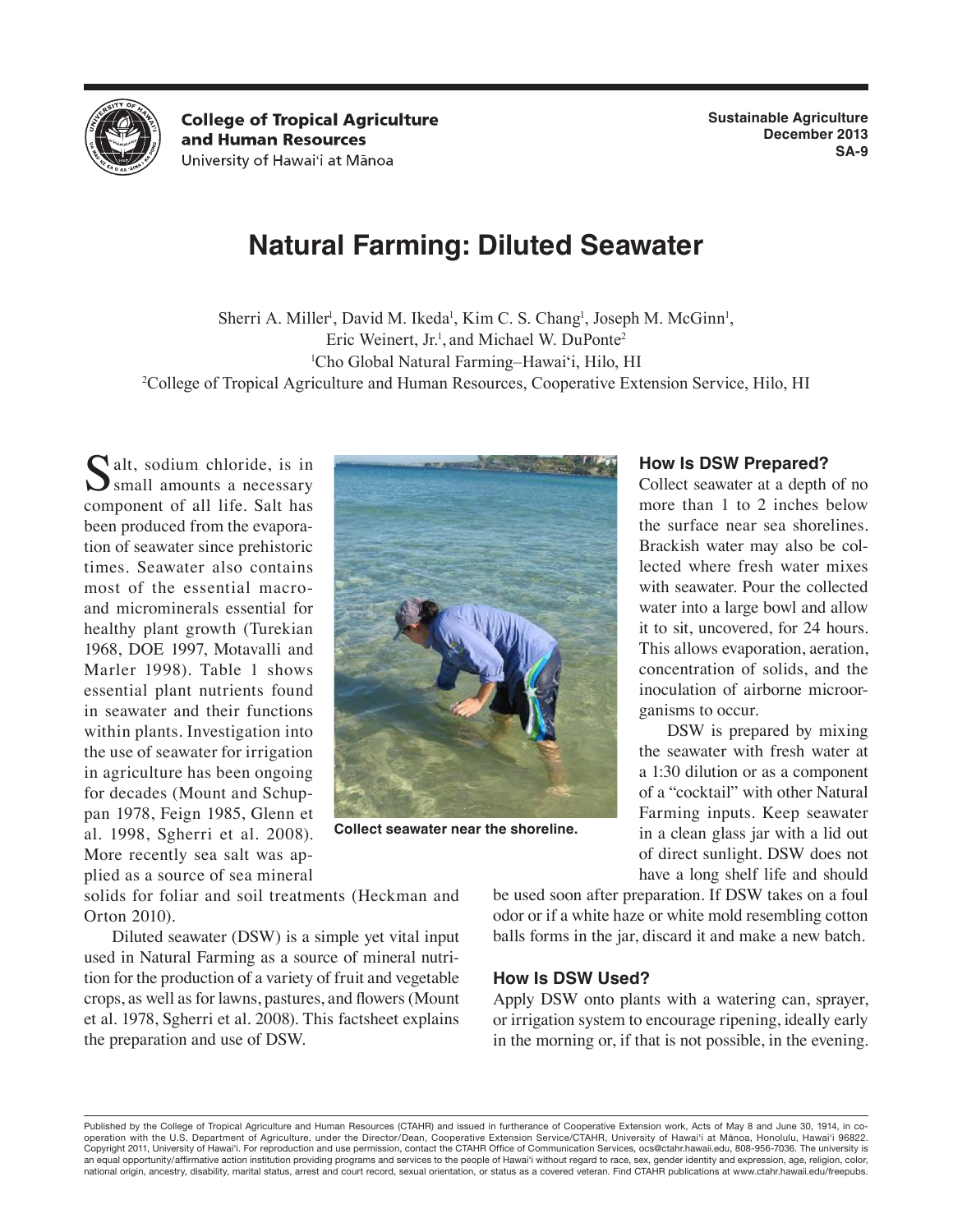For soil treatments, moisten the soil prior to applying DSW, then lightly water again after DSW application. DSW can be applied monthly or as little as once a year, depending on weather conditions.

Seawater combined with other inputs stimulates the growth of beneficial microorganisms that can help to suppress disease. DSW is used along with IMO4 (Park and DuPonte 2008) and BRV, FPJ, LAB, FAA, OHN, WCP and MA as a soil treatment drench prior to planting the field. It is also used in Natural Farming's type III foliar spray during the reproductive stages or fruiting period of a plant's life cycle (Cho 2010), applied on a set schedule once every three weeks. On fruiting trees DSW is used as a light spray two weeks prior to ripening to increase sweetness or brix within fruit.

Always make sure that the dilution (1:30) of DSW is made properly (see Table 2). If plants start to show signs of yellowing a few days after spraying with DSW, lightly water plants and broaden DSW dilution for next applications. If problem persists, DSW should be tested for cation-exchange capacity and salt content at a water quality laboratory with your county extension agent. Tables 3 and 4 show the composite nutrient makeup of seawater and the salinity of water from different seas.

## **Acknowledgements**

The authors would like to thank Dr. Russell Nagata, Ms. Ruth Niino-DuPonte, Dr. Mark Nickum, Dr. Koon-Hui Wang, Dr. Erik Cleveland, Ms. Cheyanne Keliihoomalu, and Ms. Sharon Motomura, who served on the peerreview committee.

#### **References**

- Cho, J., Natural Farming Agriculture Materials. 2010. CGNF. Seoul, South Korea.
- DOE. US Department of Energy. 1997. Physical and thermodynamic data. In A.G. Dickson & C. Goyet (eds). Handbook of Methods for the Analysis of the Various Parameters of the Carbon Dioxide System in Sea Water. 2.13. ORNL/CDIAC-74. cdiac.ornl. gov/ftp/cdiac74/chapter5.pdf
- Feign, A. 1985. Fertilization management of crops irrigated with saline water. *Plant and Soil* 89:285–299.
- Glenn, E.P., J. Brown, and J.W. O'Leary. 1998. Irrigating crops with seawater. *Scientific American* 279:76–81.
- Heckman, J. and T. Orton. 2010. Salt fertilization, early ripening, and tomato taste. Rutgers Cooperative Extension Publication Plant and Pest Advisory Newsletter 16:1–2.
- Motavalli, P. and T. Marler. 1998. Essential plant nutrients. Fertilizer Facts Number 1. College of Agriculture and Life Sciences, University of Guam, Mangilao, Guam.
- Mount, J.H. and D.L. Schuppan. 1978. The effects of saline irrigation water and gypsum on perennial pasture grown on a sodic, clay soil at Kerang, Victoria. Aust. *J. Exp. Agr.* 18(93):533–538.
- Park, H. and M.W. DuPonte. 2010. How to cultivate indigenous microorganisms. BIO-9. University of Hawai'i, College of Tropical Agriculture and Human Resources, Honolulu, HI. 7 pp. http://www.ctahr. hawaii.edu/oc/freepubs/pdf/BIO-9.pdf
- Sgherri, C., Z. Kadlecova, A. Pardossi, F. Navari-Izzo, and R. Izzo 2008. Irrigation with diluted sea water improves the nutritional value of cherry tomatoes. *J. Agric. Food Chem.* 56:3391–3397.
- Turekian, K.K. 1968. Oceans. Englewood, Cliffs, NJ: Prentice-Hall.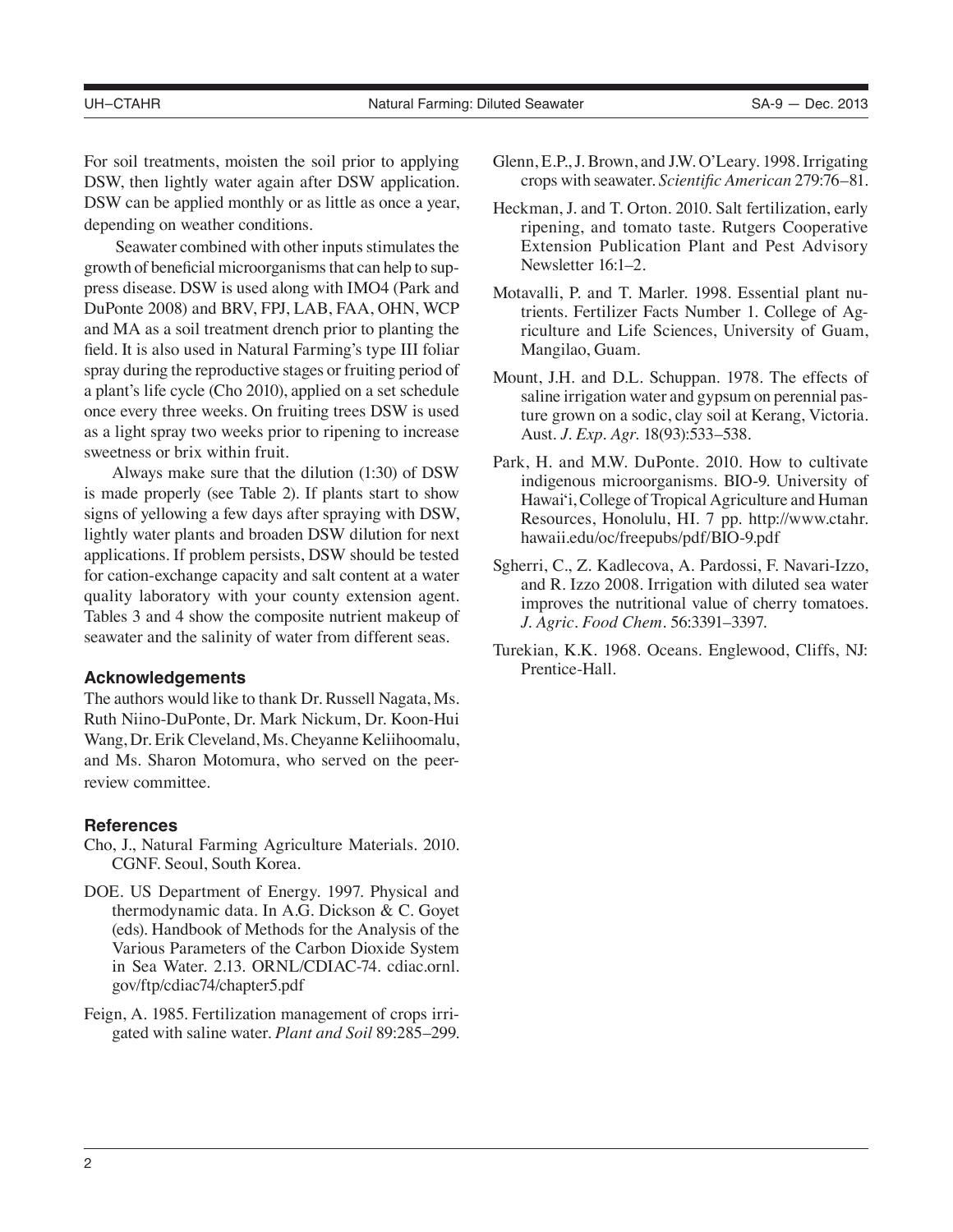| <b>Name</b> | <b>Chemical symbol</b> | Relative % in plant | <b>Function in plant</b> | <b>Nutrient category</b> |
|-------------|------------------------|---------------------|--------------------------|--------------------------|
| Nitrogen    | N                      | 100                 | Proteins, amino acids    |                          |
| Phosphorus  | P                      | 6                   | Nucleic acids, ATP       | Primary macronutrients   |
| Potassium   | K                      | 25                  | Catalyst, ion transport  |                          |
| Calcium     | Ca                     | 12.5                | Cell wall component      |                          |
| Magnesium   | Mg                     | 8                   | Part of chlorophyll      | Secondary macronutrients |
| Sulfur      | S                      | 3                   | Amino acids              |                          |
| Iron        | Fe                     | 0.2                 | Chlorophyll synthesis    |                          |
| Copper      | Cu                     | 0.01                | Component of enzymes     |                          |
| Manganese   | Mn                     | 0.1                 | Activates enzymes        |                          |
| Zinc        | Zn                     | 0.03                | Activates enzymes        | <b>Micronutrients</b>    |
| Boron       | B                      | 0.2                 | Cell wall component      |                          |
| Molybdenum  | Mo                     | 0.0001              | Involved in N fixation   |                          |
| Chlorine    | Cl                     | 0.3                 | Photosynthesis reactions |                          |

# **Table 1: Some essential plant nutrients found in seawater and their functions in plants.**

**Source: Motavalli and T. Marler 1998.**

# **Table 2: Preparation of 1:30 DSW Dilutions**

| <b>Volume Needed</b> | <b>Seawater</b>     | <b>Fresh Water</b> |
|----------------------|---------------------|--------------------|
| 24-oz trigger bottle | $\frac{3}{4}$ fl oz | 24 fl oz           |
| 1 at                 | 1 fl oz             | 32 fl oz           |
| 1 gal                | 4 fl oz             | 4 gt or 128 fl oz  |
| 5 gal                | 20 fl oz            | 20 gt or 640 fl oz |

# **Table 3: Salinity of seawater in various seas\***

| <b>Sea</b>                | % Salinity |
|---------------------------|------------|
| Baltic Sea (least saline) | 0.5%       |
| Caspian Sea               | 1.2%       |
| Caribbean Sea             | 3.6%       |
| Mediterranean Sea         | 3.8%       |
| Red Sea                   | 4%         |
| Dead Sea                  | $24 - 33%$ |

**\*The ocean's salinity varies slightly, from about 3.2% to 4%, with an average of 3.5%. However, salinity in isolated bodies of seawater is higher than in the open sea (Turekian 1968).**